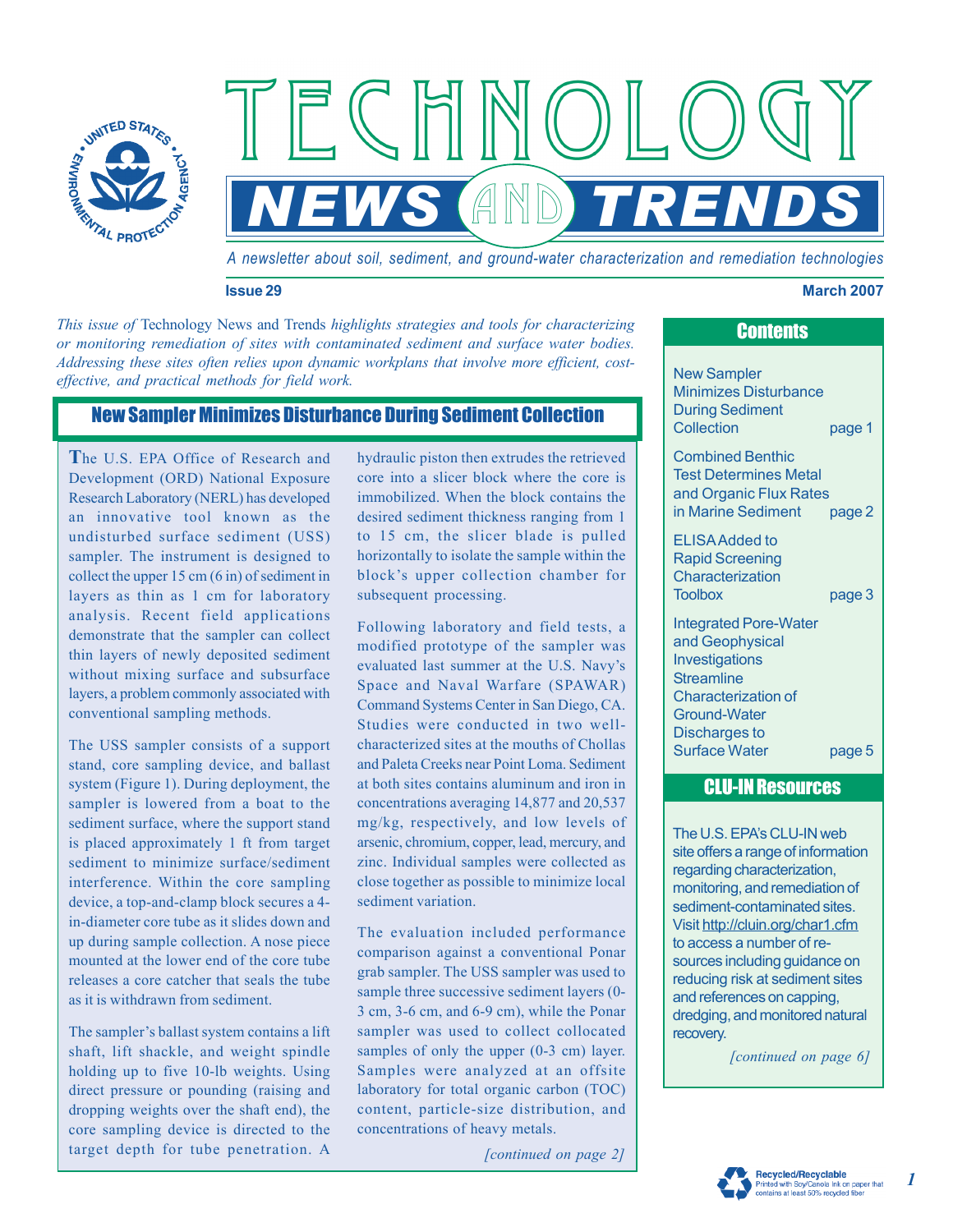### *[continued from page 1]*

Mean TOC concentrations in the Ponarcollected upper layer were 60,520 and 45,240 mg/kg at the Chollas and Paleta Creek sites, respectively. Mean TOC concentrations in samples collected by the USS sampler were significantly lower, at 35,780 and 28,720 mg/kg, respectively. The difference suggests that a higher mollusk-shell content in the Ponar samples, which can capture sediment below the target interval, led to inclusion of inorganic carbon upon shell dissolution. USS sampler-derived data also indicated that TOC concentrations at Paleta Creek slightly decreased with depth, to concentrations of 27,540 and 26,440 mg/kg in the 3-6 and 6-9 cm layers, respectively.

Heavy metal concentrations consistently were an average 20% higher in surface samples collected by the USS sampler than by the Ponar sampler. For example, an average lead concentration of 87 mg/kg was identified at Paleta Creek using the USS sampler, but Ponar-collected samples showed a concentration of 73 mg/kg. Differences may be attributed to unavoidable dilution of the 0-3 cm layer with the 3-6 cm layer materials in the Ponar samples. During typical Ponar sampling, the sample is placed into a steel pan where it tends to spread; from



there, attempts are made to collect only the top 3 cm of sediment but mixing easily occurs.

Particle-size analysis led to similar conclusions regarding the inability of Ponar technology to isolate and collect only the surface layer of sediment. At Paleta Creek, the mean particle sizes of USS samples from the 0-3, 3-6, and 6-9 cm layers were  $62$ ,  $51$ , and  $93 \mu m$ , respectively, while the mean particle size for Ponar upper-layer samples was slightly higher, at 68 um. ORD will issue a detailed report on this evaluation in early 2007. Results from an earlier field test of the USS sampler are available in

*Collection of Undisturbed Surface Sediments: Sampler Design and Initial Evaluation Testing* [EPA/600/R-05/076] online at [http://www.epa.gov/nerlesd1/cmb/](http://www.epa.gov/nerlesd1/cmb)  pdf/USS\_Sampler\_FINAL\_REPORT.pdf.

*Contributed by Brian Schumacher, Ph.D., NERL (schumacher[.brian@epa.gov or](mailto:brian@epa.gov) 702-798-2242), John Zimmerman, NERL (zimmerman.[johnh@epa.gov or](mailto:johnh@epa.gov) 702-798-2385), Julia Capri, Eastern Research Group (julia.[capri@erg.com](mailto:capri@erg.com)  or 513-791-9405), and V. Elliott Smith, Ph.D., ASCi Corporation [\(esmiths@comcast.net or](mailto:esmiths@comcast.netor248-342-8744) [248-342-8744\)](mailto:esmiths@comcast.netor248-342-8744)* 

### Combined Benthic Test Determines Metal and Organic Flux Rates in Marine Sediment

**C**ontaminant flux rates from marine sediment recently were measured at Bishop Point in Pearl Harbor, HI, using the benthic flux sampling device (BFSD) developed by SPAWAR Systems Center (SSC)/San Diego. Reductions in field time and costs were achieved through simultaneous measurement of both metal and organic contaminants during 72-hour deployment of the BFSD. These measurements were compared to the results of previous Bishop Point BFSD deployments focusing on metals versus polycyclic aromatic hydrocarbons (PAHs) and on different occasions. Comparison showed very similar quantitative and qualitative results.

The tests were conducted at the Navy's Marine Diving and Salvage Unit 1 (MDSU-1) facility of Bishop Point, near the mouth of Pearl Harbor, to support ongoing cleanup of this National Priorities List site. MDSU-1 is located near active industrial and Navy operations employing numerous surfacewater vessels such as salvage and diveboats, research ships, and barges periodically moved by tugboats. Surface

water in this area is generally clear and approximately 25 feet deep. Sediment comprises fine- to medium-grained sand.

The BFSD typically is deployed from a davit-capable boat from which sampling, data logging, and control functions operate automatically according to preprogrammed parameters. A chamber within the device traps a volume of water directly above the sediment/water interface and automatically collects

*[continued on page 3]*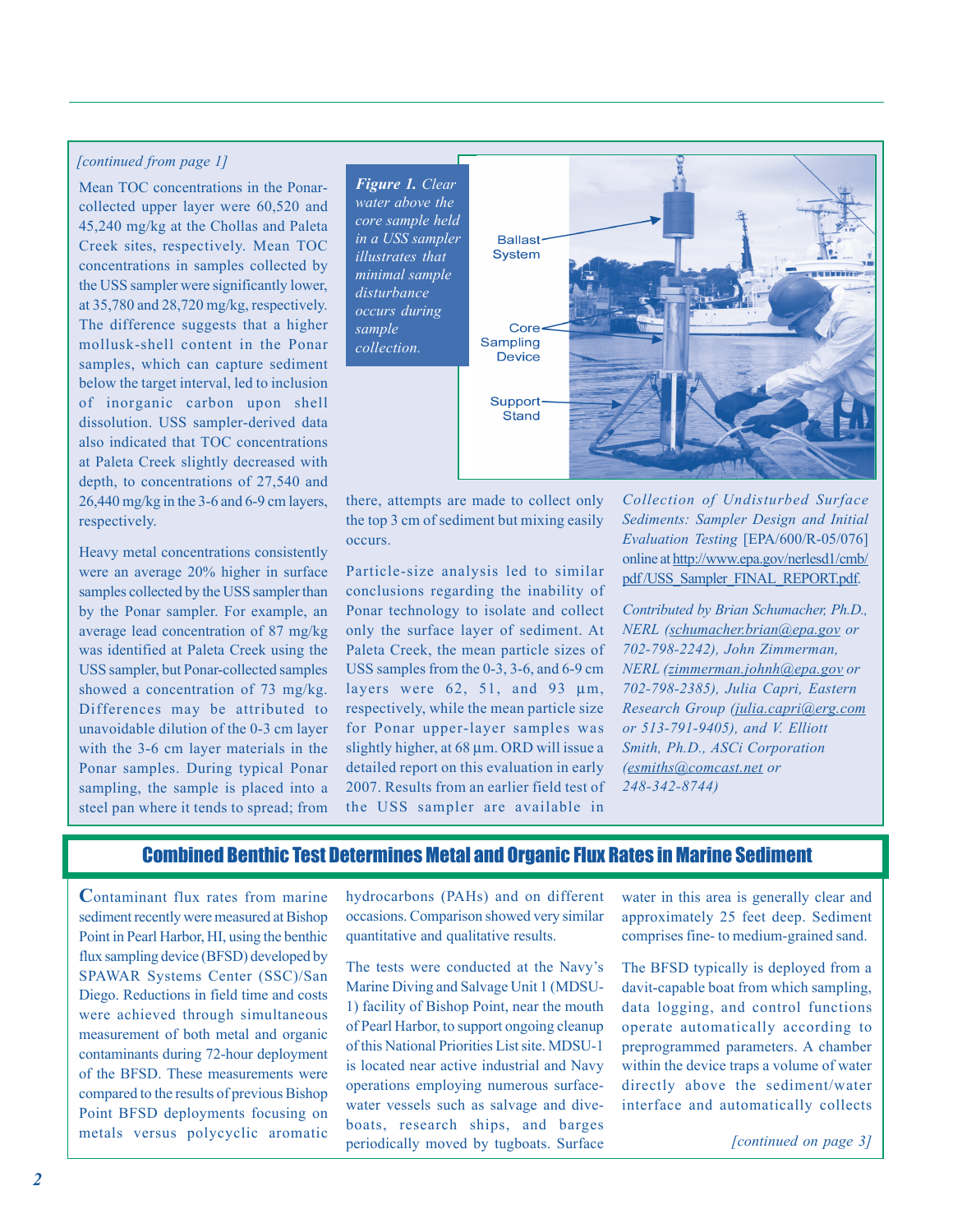#### *[continued from page 2]*

samples at various intervals (Figure 2). The chamber is a bottomless box, approximately 40 cm square and 18 cm tall, with a capacity of approximately 30 liters. A sensor-triggered oxygen injection system is housed in the BFSD to sustain ambient dissolved oxygen concentrations  $(\pm 1 \text{ mL/L})$  inside the chamber.

For the combined contaminant-type test, one ambient and 11 split samples were collected from the chamber at approximate 7-hour sampling intervals using 100-mL Teflon bottles for metals and 250-mL amber glass bottles for PAHs. Collected samples immediately passed through 40-micron glass-fiber filters within the BFSD. After the typical 72-hour deployment, sample bottles were retrieved, packaged, and sent to an offsite laboratory. Ancillary data also were collected through use of an onboard conductivity, temperature, and depth system. The BFSD was deployed at a single location over three days, but earlier applications indicate that a complete turnaround (including retrieval, decontamination, reloading, and deployment) can be accomplished in a single day.

These analytical results and ancillary measurements, as well as data from the earlier metals-only and PAH-only BFSD deployments, were incorporated into a time-series analysis that showed flux rates for metals and PAHs behaved similarly across both scenarios. Arsenic, cadmium, lead, nickel, manganese, and zinc consistently fluxed out of sediment at rates ranging from 1.3  $\mu$ g/m<sup>2</sup>/day for cadmium to  $1,940 \text{ µg/m}^2/\text{day}$  for manganese, while copper fluxed into sediment at a rate of 71.3  $\mu$ g/m<sup>2</sup>/day. Slightly higher flux rates for metals were identified through the combined deployment than during metals-only testing.

With the exception of phenanthrene, all measured PAHs fluxed out of the sediment. The highest PAH flux rate  $(19,696 \text{ ng/m}^2/\text{day})$  was for fluoranthene, followed by anthracene, acenaphthene, and naphthalene. High concentrations of heavier molecular weight PAHs such as benzo(a)pyrene, benzo(k)flouranthene, and chrysene also were identified. Benzo(a)pyrene was detected in samples collected during the combined testing but not in the early PAH-only test.

BFSD deployment using this combined method for metals and organics was estimated to save more than \$10,000 and four field days when

compared to the cost of two separate rounds of deployment. Applications at Bishop Point and other sediment sites indicate thatthe BFSD is suitable in aquatic nearshore environments at depths up to 50 meters. The device may be used effectively in coastal areas with steep sediment gradients where pore-water sampling is difficult. In addition to evaluating contaminant diffusion, as typically derived from pore-water analysis, the device helps to determine the direction and magnitude of sediment/water interface gradients.

Final results of the Bishop Point tests, which were conducted as a demonstration under the U.S. Department of Defense Environmental Security Technology Certification Program, will be available online this spring at [http://www.estcp.org.](http://www.estcp.org) 

*Contributed by Brad Davidson, SCC (bradley.[davidson@navy.mil or](mailto:davidson@navy.mil) 619-553-2804)* 



*Figure 2. The 4 foot-high BFSD can be dropped easily from a small boat to the sediment surface, where weighted feet help secure the 150 pound device with its assorted instrumentation.* 

### ELISA Added to Rapid Screening Characterization Toolbox

**T**he U.S. EPA and U.S. Army Corps of Engineers, along with a team of researchers from Battelle, ENVIRON, University of Maryland-Baltimore, and the U.S. Navy, are examining the fate and transport of hydrophobic contaminants below capped sediment

at the Wyckoff/Eagle Harbor Superfund Site in Bainbridge, WA. The study involves use of an in-field rapid screening characterization (RSC) tool known as enzyme-linked immunosorbent assay (ELISA). Study results show that ELISA effectively provides field

measurements of target contaminants, facilitates real-time decisions regarding sample locations, and reduces the quantity of samples requiring detailed and expensive analysis at offsite laboratories.

*[continued on page 4]*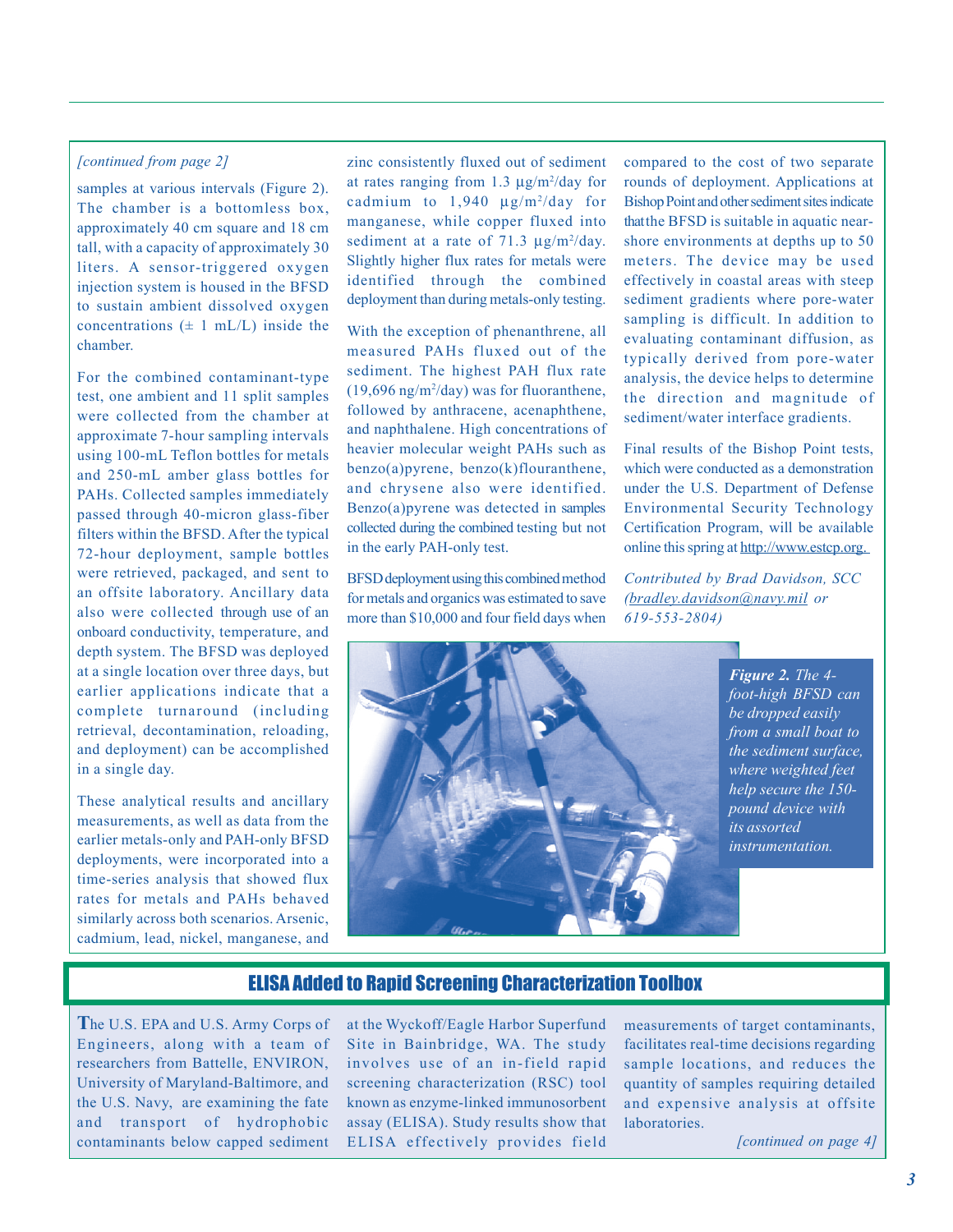*Figure 3. Data correlations indicated that ELISA RSC techniques could be used effectively to determine contaminant concentrations in Eagle Harbor contaminated sediment and its cap.* 

### *[continued from page 3]*

PAH compounds are the primary contaminants of concern (COCs) at this site due to the use of creosote during past wood-preservation activities. A high potential for vertical migration of dissolved contaminants exists due to the area's 10-foot tidal fluctuations and a steep upward hydraulic gradient in the underlying aquifer. Recent field work focused on identifying and measuring in-situ hydrodynamic forces and contaminant migration in buried sediment as well as the 3-foot-thick, 13 acre cap in place since 2001.

ELISA uses antibodies and enzyme conjugates to detect and quantify COCs. In this immunoassay, an enzyme is linked chemically to a COC molecule to create a labeled COC reagent, or conjugate. The COC-antibody or enzyme-COC-antibody complex attached to a test surface reflects the sample's amount of COC. Enzyme on the test surface catalyzes a color-change reaction when solution is added to the test surface, and the amount of color inversely corresponds to the COC concentration.

The recent fate and transport study combined data from an earlier field conductivity survey with onsite and offsite chemical data from the sediment cap and native sediment. The information helped determine the potential for vertical PAH migration in the sediment cap as well as the relative influences of ground-water upwelling and tidal fluctuations on contaminant transport. Conductivity surveys located areas of potential fresh-water upwelling into the marine surface water, which in turn represented the greatest potential



for upward vertical pore-water migration and indicated optimal locations for sediment/cap core collection.

Thirteen 3-inch-diameter cores were collected from the sediment cap and native sediment within and outside of ground-water upwelling areas. To examine the full sediment/cap interface, each core extended 1-3 feet beyond the cap. Cap cores were sectioned into 32 intervals above the native sediment/cap interface, and 2-4 intervals were collected from native sediment.

ELISA was used to measure total PAH (TPAH) concentrations in each of the selected core segments, which helped avoid costs for offsite laboratory analysis of samples with non-detects. Based on ELISA results, 26 core segments from only 4 cores were selected for offsite analysis to evaluate 34 individual PAHs, particle size distribution, and TOC. Comparison of TPAH concentrations identified from ELISA RSC and TPAH concentrations determined through laboratory gas chromatography/mass spectrometry methods showed an overall correlation coefficient of 0.9 (Figure 3). For TPAH concentrations less than 1 mg/kg, the correlation coefficient was 0.7.

As a result, RSC data were used to develop a reliable profile of TPAH concentrations within the existing sediment cap, and study costs could be further reduced by the need for less offsite laboratory analysis supporting profile development. The RSC-based profile will be integrated into ongoing cap monitoring efforts and evaluation of the cap's performance. Final results for this project, which was funded by the Strategic Environmental Research and Development Program will be available online later this year at [http://www.serdp.org.](http://www.serdp.org)

*Contributed by Marc Mills, Ph.D., U.S. EPA ORD/National Risk Management Research Laboratory (mills.[marc@epa.gov or](mailto:marc@epa.gov) 513-569 7322), Victor Magar, Ph.D., ENVIRON [\(vmagar@environcorp.com](mailto:vmagar@environcorp.comor312-731-2419) or [312-731-2419](mailto:vmagar@environcorp.comor312-731-2419)), Bruce Sass, Ph.D. Battelle [\(sassb@battelle.org or](mailto:sassb@battelle.orgor614-424-6315)  [614-424-6315\), an](mailto:sassb@battelle.orgor614-424-6315)d Jim Leather, SCC (jim[.leather@navy.mil or](mailto:leather@navy.mil) 619-553-6240)*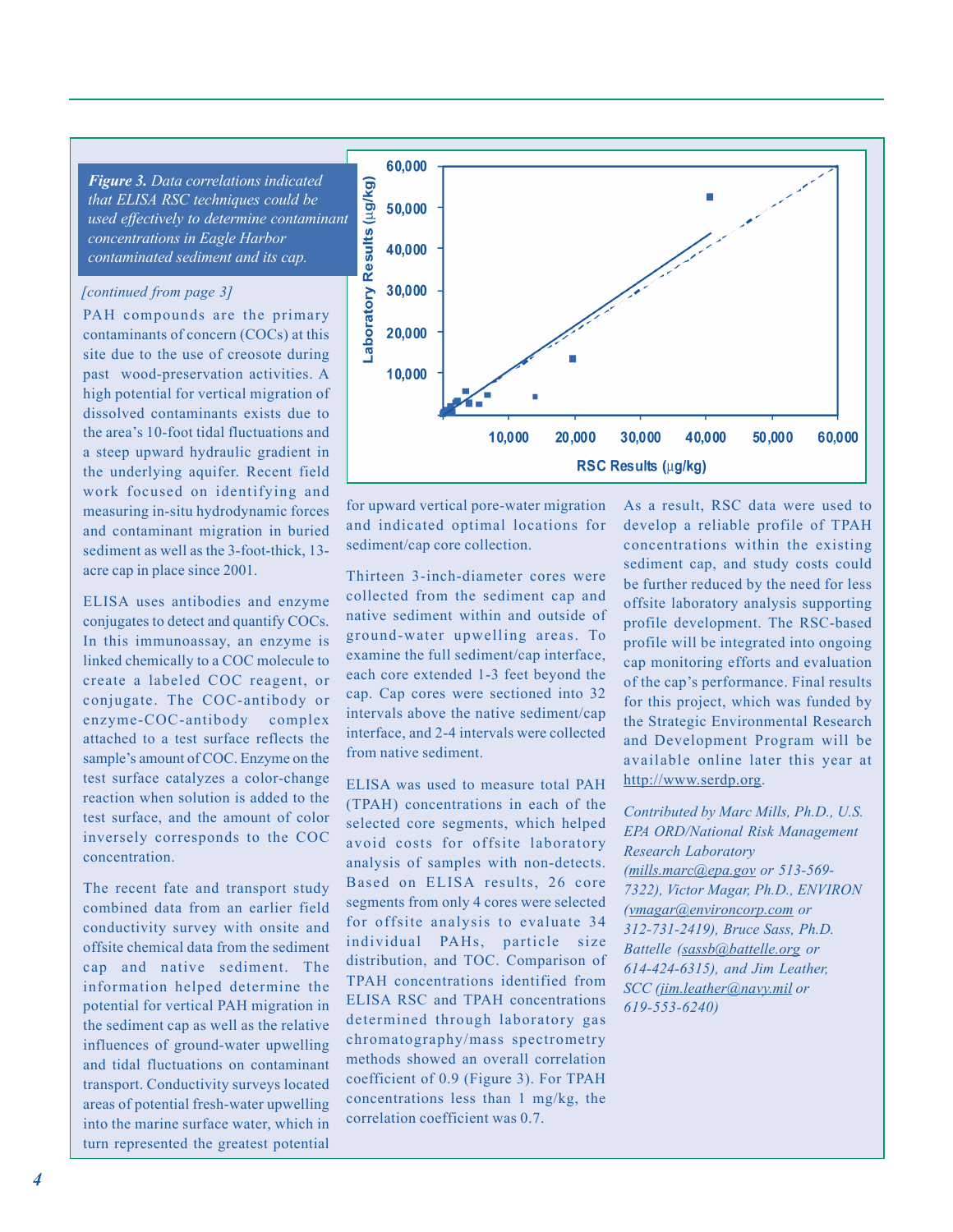## Integrated Pore-Water and Geophysical Investigations Stre amline Characterization of Ground-Water Discharges to Surface Water

**T**he Michigan Department of Environmental Quality (MDEQ) uses a site characterization approach relying on optimal use of sediment pore-water data to delineate contaminant ground-water plumes entering surface water bodies. The approach combines plume delineation data obtained through simple, miniature piezometer-based pore-water sampling with subsequent information collected through conventional wells and advanced geophysical techniques. This stepwise process helps to define both horizontal and vertical preferential flow pathways, and subsequently to install additional permanent wells for monitoring the ground-water/surface-water interface at critical locations and depths.

The approach was used last year to investigate soil and ground-water contamination at the site of Hoskins Manufacturing, a former wire-manufacturing facility in northeast Michigan. Over more than 30 years, operations waste containing tetrachloroethene (PCE), hexavalent chromium  $(Cr^{+6})$ , and spent pickling brine had been released into an unlined lagoon and smaller source areas. Resulting seepage contaminated sandy vadose soil extending to the water table and contaminated a drinking-water aquifer prior to its discharge into a nearby coldwater creek, which ultimately drains into Lake Huron.

Pushpoint pore-water tools were used to conduct preliminary sampling beneath the creek bottom in areas intersecting the apparent plume. Once the horizontal extent of the plume was determined, pushpoint sampling continued over a two-day, highdensity effort to collect samples from alluvial sediment along the creek and throughout the floodplain in the vicinity of the discharge, thus delineating the area of plume expression. During sampling, field measurement of water quality parameters (pH, conductivity, dissolved oxygen, temperature, and oxidation/reduction potential) provided useful geochemical information throughout the contaminant discharge area. Pore-water tools also were used to measure associated hydraulic potential (potentiometric surface elevation) at the sample locations, and to help determine the thickness of local vegetative mat and the extent of a sand/ gravel substrate underlying the study area.

Analytical results from an MDEQ mobile laboratory indicated that some of the plume's highest PCE and Cr<sup>+6</sup> concentrations were found in the porewater samples. Offsite laboratory analysis confirmed that the highest pore-water PCE concentration (approximately 500 µg/L) and  $Cr^{+6}$  concentration (7,360 µg/L) in valley sediments were slightly higher than concentrations in ground water collected from deep upgradient monitoring wells. These trends indicated that very little attenuation of contaminants is occurring during plume migration. Correlations in pore-water concentrations of chromium and chloride also confirmed earlier indications that  $Cr^{+6}$  travels with the brine.

Overall results indicate that PCE, present mainly in the upper part of the shallow aquifer, primarily discharges directly into the creek bottom or through the vegetative mat prior to entering the creek.  $Cr<sup>+6</sup>$  and brine in the lower part of the shallow aquifer, however, tend to discharge through the creek bed or through the vegetative mat on the creek's far side. Prior to investigation, potential for contaminant discharge through the vegetative mat was considered minimal due to the mat's anticipated low hydraulic conductivity.

Of the field parameters measured, specific conductivity provided the best indication of plume discharge. Increased electrical conductance due to the brine provided an easily recognizable marker of  $Cr<sup>+6</sup>$  in the

floodplain. Areas of lowest temperature generally contained the highest  $Cr^{+6}$  and PCE concentrations, suggesting that temperature may serve as an additional indicator of ground-water discharge. Data suggest that a discharge of about 5 L/s of highly contaminated ground water mixes with the creek water, resulting in low but measurable concentrations of these contaminants in the creek flow.

Once the plume discharge was defined, several geophysical techniques were used to characterize the aquifer and identify preferential ground-water flow pathways before installing additional deep monitoring wells. These methods included "SuperSting" resistivity/induced polarization, seismic reflection, and downhole gamma-ray and electromagneticinduction logging techniques. Vertical aquifer sampling was used in concert with sonic drilling to determine the optimum well

*[continued on page 6]* 

# Contact Us

*Technology News and Trends* is on the NET!

View, download, subscribe, and unsubscribe at: [http://www.epa.gov/tio](http://www.epa.gov/tiohttp://cluin.org/newsletters) [http://cluin.org/newsletters](http://www.epa.gov/tiohttp://cluin.org/newsletters) 

*Technology News and Trends* welcomes readers' comments and contributions. Address correspondence to:

John Quander

Office of Superfund Remediation and Technology Innovation (5102P)

U.S. Environmental Protection Agency Ariel Rios Building 1200 Pennsylvania Ave, NW Washington, DC 20460 Phone: 703-603-7198 Fax: 703-603-9135